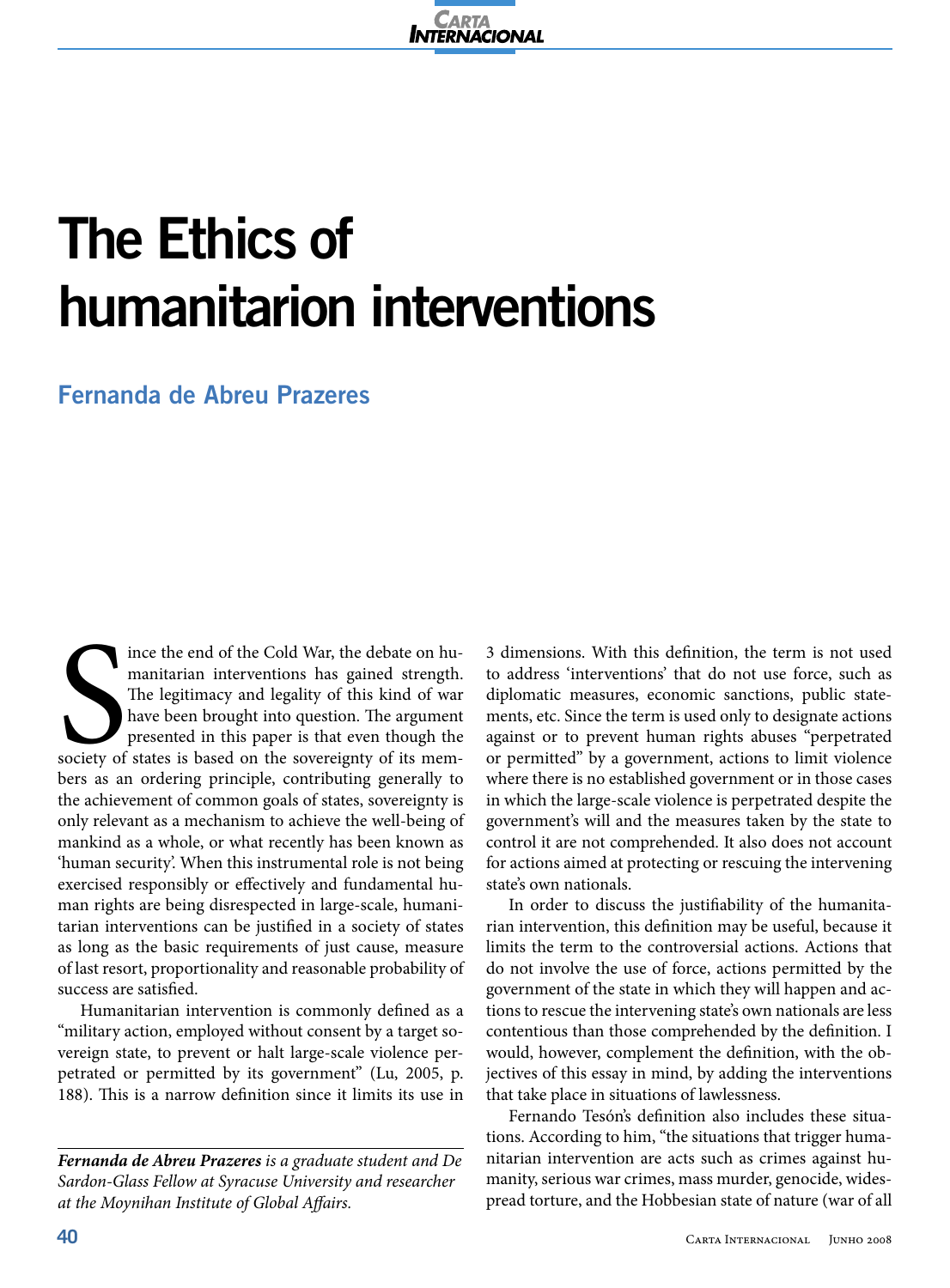against all) caused by the collapse of social order" (Tesón, 2005, p. 95). The last situation mentioned by Tesón comprehends cases where there is no established government anymore (or it is so weak that cannot effectively protect its people).

It is worthwhile to stress that there is an important difference between the definition of humanitarian intervention and the characterization of a legitimate humanitarian intervention. As argued by Lu, "the legitimacy of any kind of intervention in situations of humanitarian catastrophe, however, cannot be answered by labeling the action humanitarian." This label "does not automatically equal 'ethical' or 'legitimate'" (Lu :189). Further qualifications are required.

Some scholars have argued that humanitarian interventions can disturb the international order and the stability of the society of states. However, these are not undisputed issues. Bull, who developed one of the most coherent accounts of international order, affirms that "the starting

**Even though the society of states is based on the sovereignty of its members as an ordering principle, sovereignty is only relevant as a mechanism to achieve the well-being of makind as a whole.**

point of international relations is the existence of states, or independent political communities, each of which possesses a government, and asserts sovereignty in relation to a particular portion of the earth's surface and a particular segment of the human population" (Bull, 1977, p. 8). He also argues that the international order is "a pattern of activity that sustains the elementary and primary goals of the society of states" (Bull, 1977, p. 8). For Bull, the primary goal of the modern society of states is the preservation of the system itself. Other two goals that are elementary for this society but are subordinated to the first mentioned goal are the maintenance of the independence or external sovereignty (independence of outside authorities) of individual states and peace. Finally, he also categorizes the "limitation of violence", the "keeping of promises" and the "stabilization of possessions" as primary goals of the international society (Bull, 1977, pp. 16-19). Therefore, the society of states, according to Bull, is the arrangement of a group of states in a way that maximizes the achievement of its goals, being the primary one the preservation of the society of states itself. In this sense, it can be argued that, since the international society is based on sovereignty of its members and one of its primary goals is the protection of the external sovereignty of its members, humanitarian interventions have no room in a society of states, since they can, potentially, jeopardize the international order by violating its basis – the principles of sovereignty and nonintervention.

However, Bull, after defining world order as "patterns

or dispositions of human activity that sustain the elementary or primary goals of social life among mankind as a whole", argues that world order

is something wider than order among states; something more fundamental and primordial than it; and also, I should argue, something morally prior to it. (…) It is order among all mankind which we must treat as being of primary value, not order within the society of states. If international order does have value, it can only be because it is instrumental to the goal of order in the human society as a whole (Bull, 1977, p. 22).

Therefore, when Bull discusses the international order, we can understand it as a description of the reality. But when he addresses moral concerns, he claim that the morally prior order is the one based on the well-being of individual human beings and on the goals of mankind. In this sense, it seems that Bull's ethics of international relations reserve a place for humanitarian interventions, even thou-

> gh its description of the modern international politics and international order does not and he criticizes arguments in favor of humanitarian interventions in a later writing. It is also important to stress, however, that Bull wrote *Anarchical Society* in 1977

and edited *Intervention in World Politics* in 1984, and as Wheeler argues, the end of the Cold War can be seen as a turning point in the history of the humanitarian intervention legitimacy. For Wheeler, interventions before the end of the Cold War were partially justified on humanitarian grounds but greeted by international skepticism. But, in the 1990s, a new norm of U.N. Security Council-sanctioned intervention was developed (Wheeler, 2000, p. 8).

Walzer, who defends the sovereignty as a mean of selfdetermination, recognizes that "against the enslavement or massacre of political opponents, national minorities, and religious sects, there may well be no help unless help comes from outside. And when a government turns savagely upon its own people, we must doubt the very existence of a political community to which the idea of self-determination might apply" (Walzer, 1992, p. 101). Tesón, a scholar presenting a liberal argument for intervention in anarchical or tyrannical conditions, argues that "anarchical conditions prevent people, by reason of the total collapse of social order, from conducting meaningful life in common or pursuing individual plans of life" and "tyrannical conditions prevent the victims, by the overuse of state coercion, from pursuing their autonomous projects" (Tesón, 2003, p. 97). Because sovereignty only has value because "it is instrumental to the goal of order in the human society as a whole" (Bull, 1977, p. 22), the state legitimacy and its right of non-intervention collapse in conditions of anarchy and tyranny.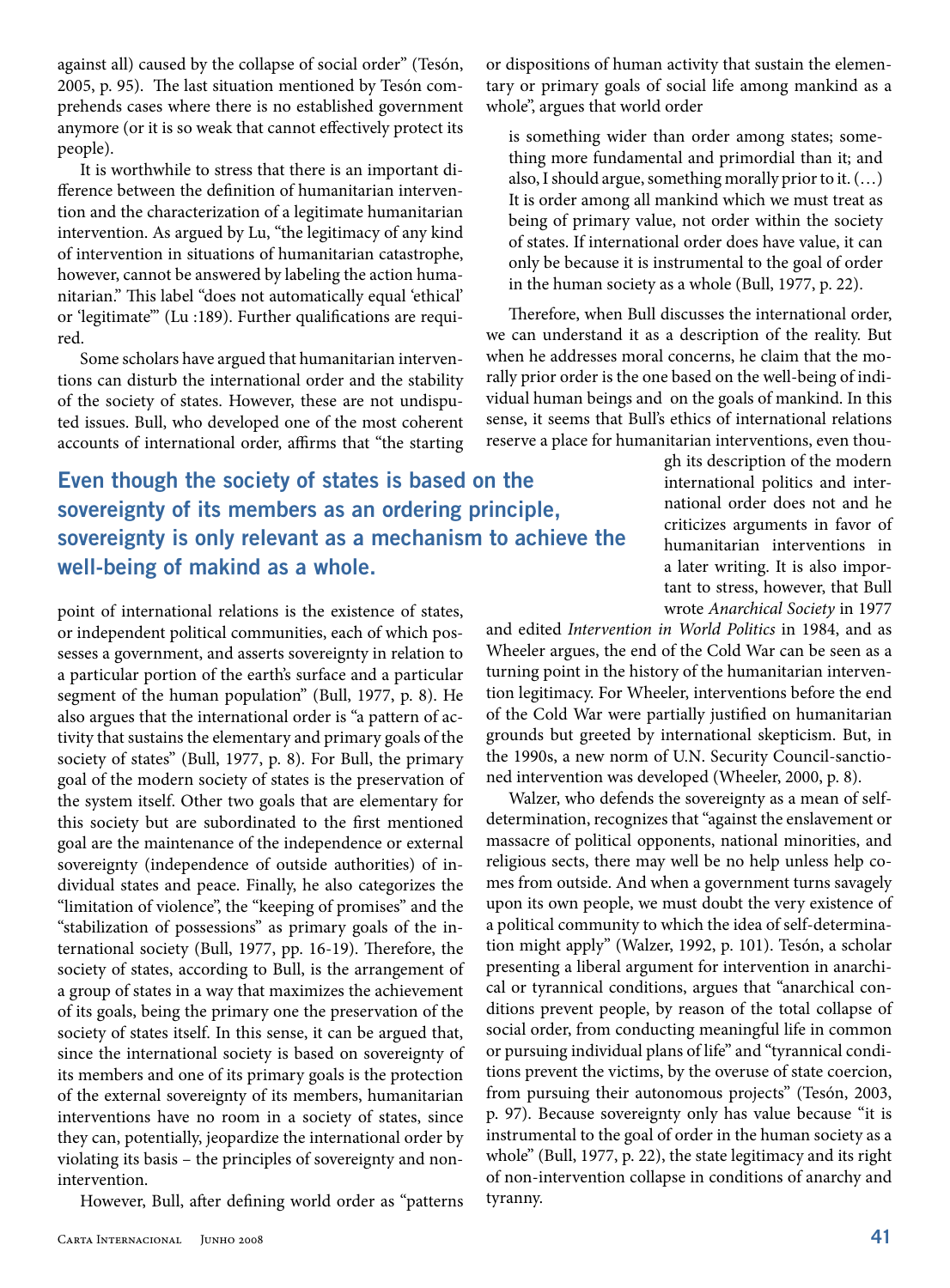According to Owen, "to many, there is little doubt that (in and of itself) the traditional state-based security paradigm is failing in its primary objective – to protect people." (Owen, 2004, p. 374) This perception has led scholars to develop the concept of "human security" as an alternative to the traditional approach to international security based on the absence of wars between sovereign states. Mack argues that

In theory, states are responsible for protecting their citizens; in reality, they often violently repress them. Indeed, in the last one hundred years, far more people have died at the hands of their own governments than have been killed by foreign armies. (…) This is the primary reason why proponents of human security argue that the individual should be the referent object of security. (Mack, 2004, pp. 366-367).

As Alkire defines it, the "objective of human security is to safeguard the vital core of all human lives from critical pervasive threats, in a way that is consistent with longterm human fulfillment." (Alkire, 2001, p. 2) This concept highlights the main objective of human life arrangement in society (which is not a new notion, since it dates at least as far as Hobbes' writings): the protection of human life. In cases when the social arrangement in sovereign states is indeed threatening the achievement of this goal, the rationale for the respect for the principles on which this social organization is based ceases to exist.

Lu's defense of "sovereignty as responsibility" – an alternative view of sovereignty as an instrument to achieve the goal of order in the mankind as a whole – is drawn in similar lines. According to it, "'sovereignty as responsibility' highlights the international accountability of sovereigns

**In cases when the social arrangement in sovereign states is indeed threatening the protection of human life, the rationale for the respect for the principles on which this social organization is based ceases to exist.** 

for how they exercise that power, especially with respect to the protection of the human rights and humanitarian interests of their members." In this sense, "the power of sovereigns to order their domestic realms" and the rule of non-intervention are only valid as ordering principle of the society of states as long the sovereigns empowered by it "exercise that power in ways that meet the basic human rights and humanitarian interests of their members" (Lu, 2005, pp. 197-198).

Once admitted the legitimacy of violations of the principles of sovereignty and non-intervention for humanitarian causes, it is necessary to analyze in which circumstances the humanitarian intervention can be seen as a "just war"

or an action that contribute to the primary goal of protection of human life. Wheeler argues that there are four requirements that an intervention must meet to qualify as a justified humanitarian intervention:

First, there must be a just cause, or what I prefer to call a supreme humanitarian emergency (…); secondly, the use of force must be a last resort; thirdly, it must meet the requirement of proportionality; and, finally, there must be a high probability that the use of force will achieve a positive humanitarian outcome (Wheeler, 2000, pp. 33-34).

Evans and Sahnoun present some additional requirements. For them, "to justify military intervention, 6 principles have to be satisfied: 1. the just cause threshold, 2. right intention, 3. last resort, 4. proportional means, 5. reasonable prospects, and 6. the requirement of right authority." (Evans & Sahnoun, 2002, p. 102) They argue that

Military intervention for human protection purposes is an extraordinary measure. For it to be warranted, civilians must be faced with the threat of serious and irreparable harm in one of just two exceptional ways. The first is large-scale loss of life, actual or anticipated, with genocidal intent or not, which is the product of deliberate state action, state neglect, inability to act, or state failure. (Evans & Sahnoun, 2002, p. 102).

For Evans and Sahnoun, the primary purpose of a justified intervention must be "to halt or avert human suffering" (Evans & Sahnoun, 2002, p. 102). For Wheeler, in contrast, even though the intervention must have a humanitarian cause in order to be justified, he argues that this does not have to be the primary motive, as long as the

> non-humanitarian motives do not undermine a positive humanitarian outcome (Wheeler, 2000, p. 52). This line of reasoning is based on his consequentialist approach to the subject, according to which the intervention can still be considered justifiable as long as the results of the intervention in terms of humanitarian rescue are not jeopardized by the other motives of intervention (even if these other motives take precedence over the humanitarian

motivation). Because primary purpose is so difficult to be accurately identified, it seems valid to judge the morality of the action on the basis of its consequences. The only problem with this consequetialist approach is that it only provides a moral verdict after the occurrence of the action and, therefore, does not provide a moral guidance for future actions. This is the *raison d'être* of establishing probability of positive outcomes as a requirement for a legitimate humanitarian intervention.

His third requirement concerns the rules of *jus in bello*: "the level of force employed should not exceed the harm that it is designed to prevent" (Wheeler, 2000, p.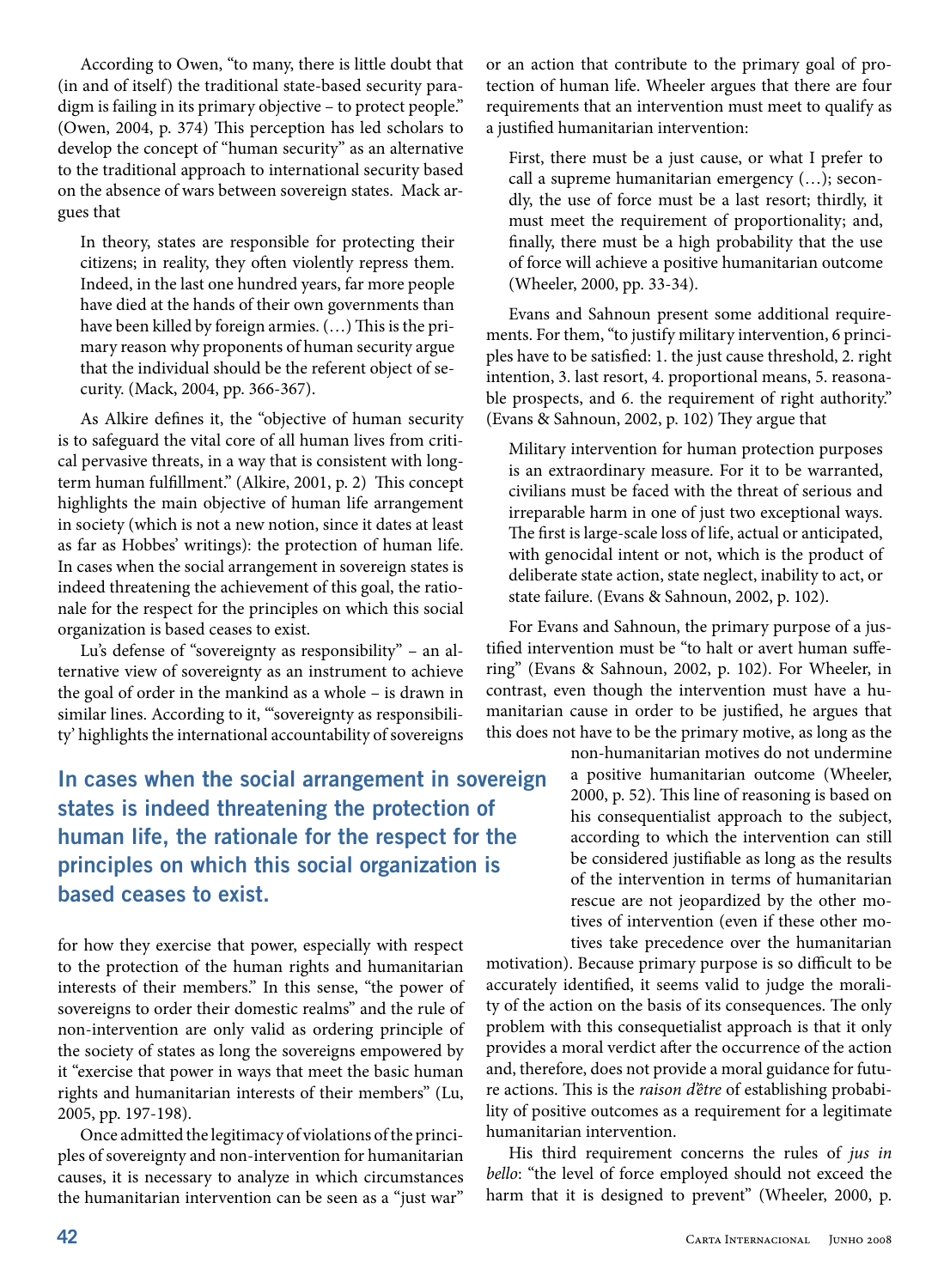35). Similarly, Evans and Sahnoun argue that "the scale, duration, and intensity of the planned military intervention should be the minimum necessary to secure the defined objective of protecting people" (Evans & Sahnoun, 2002, p. 103). They also agree that "there must be a reasonable chance of success (…); the consequences of action should not be worse than the consequences of inaction" and that military action can be only justified "when the responsibility to prevent has been fully discharged" (Evans & Sahnoun, 2002, p. 102). But they recognize the problem of time pressure in humanitarian crisis and when they argue that intervention must be a last resort, they do not mean that all other alternative procedures available must be tried, but only those that have a reasonable chance of

authorizing humanitarian interventions are based in a very loose interpretation of the UN Charter. Further regulation of the subject, establishing well defined parameters for judgment in a consensual basis, would facilitate equal and fair assessments, and maybe even diminish some of the negative implications of power asymmetry in the UN for the evaluation. But, until clear rules are established, it is unreasonable to argue that lives should not be saved by humanitarian interventions that fulfill all legitimacy requirements simply because of the inefficiency of the United Nations Security Council.

I have argued in this essay that humanitarian interventions comprehend military actions, taken up without the permission of the invaded state, to prevent or stop large-

**According to the consequentialist approach, an intervention can still be considered justifiable as long as its results in terms of humanitarian rescue are not jeopardized by other motives of the intervention, even if these other motives take precedence over the humanitarian one.**

success, since in some cases the delay of military actions may have as consequence the loss of many lives (Wheeler, 2000, p. 35, Evan & Sahnoun, 2002, p. 103).

The last requirement presented by Evans and Sahnoun is probably one of the most controversial issues in the specialized literature. For them, the action must be approved by the UN, especially by the Security Council, to be considered legitimate, even if all the other requirements are fulfilled. They recognize the problems involved in considering the UN Security Council the 'right authority', such as the Council's "uneven performance, its unrepresentative membership, and its inherent institutional double standards with the permanent-five veto powers". However, they still defend it, because, for them, "those who challenge or evade the authority of the UN run the risk of eroding its authority in general and undermining the principle of a world order based on international law and universal norms" (Evans & Sahnoun, 2002, pp. 104-105). On the other hand, Wheeler argues that "a practice of unilateral humanitarian intervention can support a new solidarity in the society of states based on the reconciliation of the imperatives of order and justice" (Wheeler, 2000, p. 17).

Even though the legitimacy of a humanitarian intervention is not eliminated by the lack of UN approval, the damage to UN authority caused by unilateral interventions is well known after NATO intervention in Kosovo. One of the essentials problems about 'judging' a humanitarian intervention is that, even though "a new norm of UN-authorized humanitarian intervention developed in the 1990s" (Wheeler, 2000, p. 8) through a pattern of UN deliberations, the subject is still largely unregulated in the UN context, and most of the Security Council resolutions

scale violence perpetrated or permitted by its government, or to reestablish order in a Hobbesian state of nature (lawlessness). Humanitarian interventions do not present a threat to order in a society of states because only those sovereigns that do not use its power in ways that meet the

basic human rights of their members have their right to non-intervention invalidated, as a consequence of their own actions. In this context, I have argued in favor of the just war tradition requirements to qualify an intervention as a justified action. Humanitarian interventions are justifiable in a society of states as long as they are a last resort to rescue people that are suffering with a 'supreme humanitarian emergency', meeting the requirement of proportionality in the use of force and having a reasonable probability of success. The humanitarian reason as a primary motive is not considered a requirement; humanitarian interventions that do not have humanitarian concerns as their primary motive can still be considered justified as long as the other requirements are met, especially the probably of positive outcomes. It was suggested that further regulation, especially within the UNSC, about humanitarian intervention and the institutionalization of evaluation tools for specific cases in the international level would provide more solid basis for judgment. Until then, innocent people should not be condemned to death because of the inefficiency of this forum in reestablishing security.

## **References**

- Alkire, Sabina. "A Conceptual Framework for Human Security*", CRISE Working Paper 2*, Oxford: CRISE, 2001.
- Bull, Hedley. *The anarchical society: a study of order in world politics*. New York: Columbia University Press, 1977.
- Evans, Gareth and Sahnoun, Mohamed. "The Responsibility to Protect," *Foreign Affairs 81(6),*